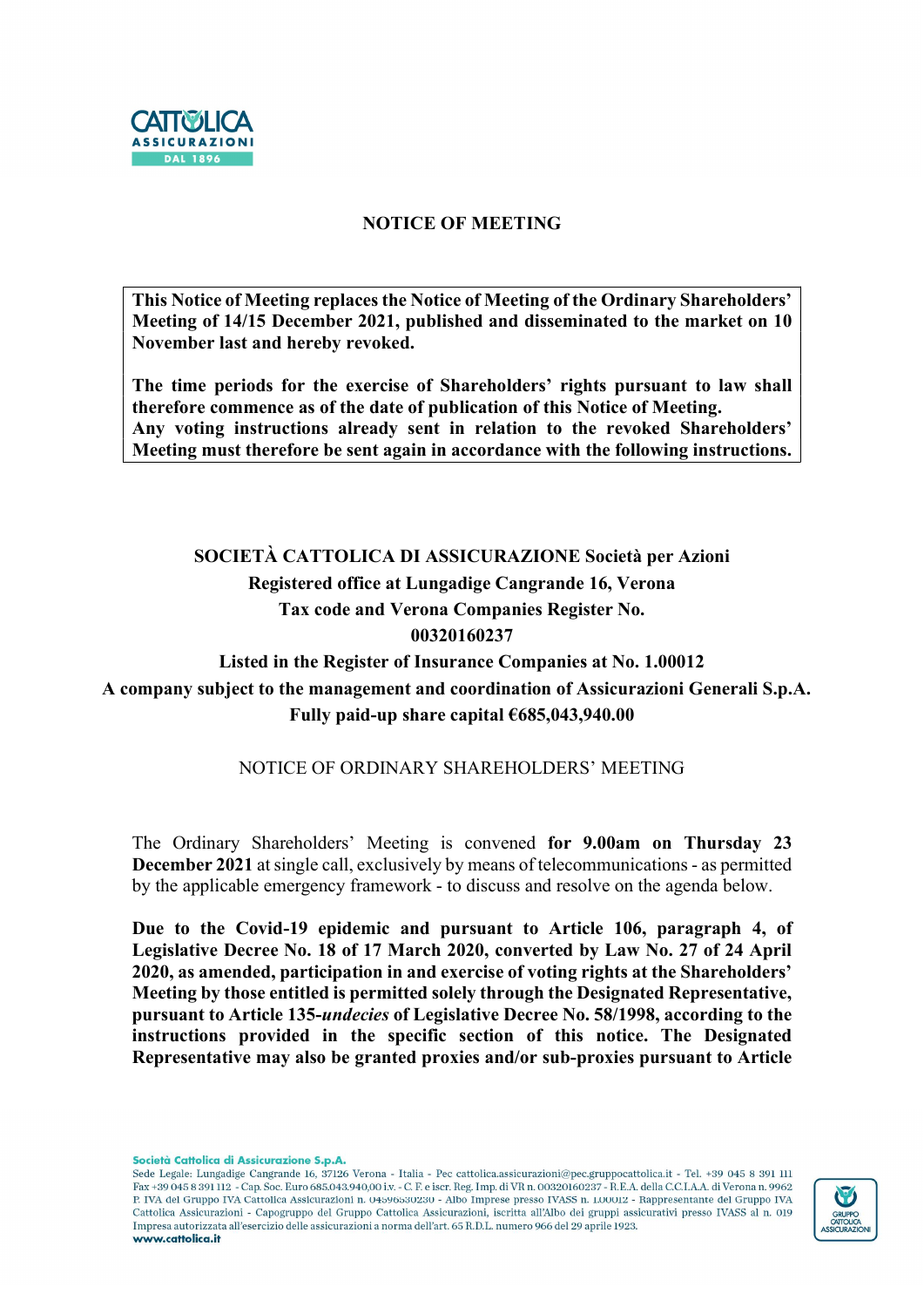

### 135-novies of the Consolidated Law on Finance (TUF), in derogation from Article 135-undecies, paragraph 4, of the TUF.

#### AGENDA:

- 1. Award of statutory audit mandate:
	- o consensual early termination of the current mandate with PricewaterhouseCoopers S.p.A.;
	- o award of a new mandate for financial years 2021-2029 to a new auditing company;
	- o determination of the consideration payable to the new auditing company.

## ADDITION OF ITEMS TO THE AGENDA AND PRESENTATION OF NEW DRAFT RESOLUTIONS

According to the applicable procedures and deadlines, Shareholders who individually or collectively represent at least 2.5% of the share capital may, within ten days of publication of this Notice of Meeting (and therefore by Friday 3 December 2021), request items to be added to the list of matters to be discussed, indicating in their requests the additional matters proposed, or submit draft resolutions for matters already on the agenda.

Items may not be added to the agenda for matters on which the Shareholders' Meeting adopts resolutions, in accordance with the law, at the proposal of the Directors or on the basis of a draft or report produced by them, other than those referred to in Article 125 ter, paragraph 1, of Legislative Decree No. 58 of 24 February 1998 (the Consolidated Law on Finance or TUF).

Said request must be received in writing by the Company within ten days of publication of this Notice of Meeting (and therefore by 3 December 2021) by certified email at assemblea@pec.gruppocattolica.it, or by email at AdempimentiSocietari@cattolicaassicurazioni.it, or delivered by hand at the registered office at Lungadige Cangrande 16, Verona, for the attention of the head of the Funzione Adempimenti Societari (the corporate obligations function). In the latter case, in view of the health emergency and in order to better organise the appropriate safety precautions for access to company premises, requests to access Company premises must be emailed at least 24 hours beforehand, to AdempimentiSocietari@cattolicaassicurazioni.it, it being specified that documents may be delivered by hand to the registered office during office hours (Mon-Fri 8.30am-5.00pm) and, in any case, by and no later than 5.00pm on Friday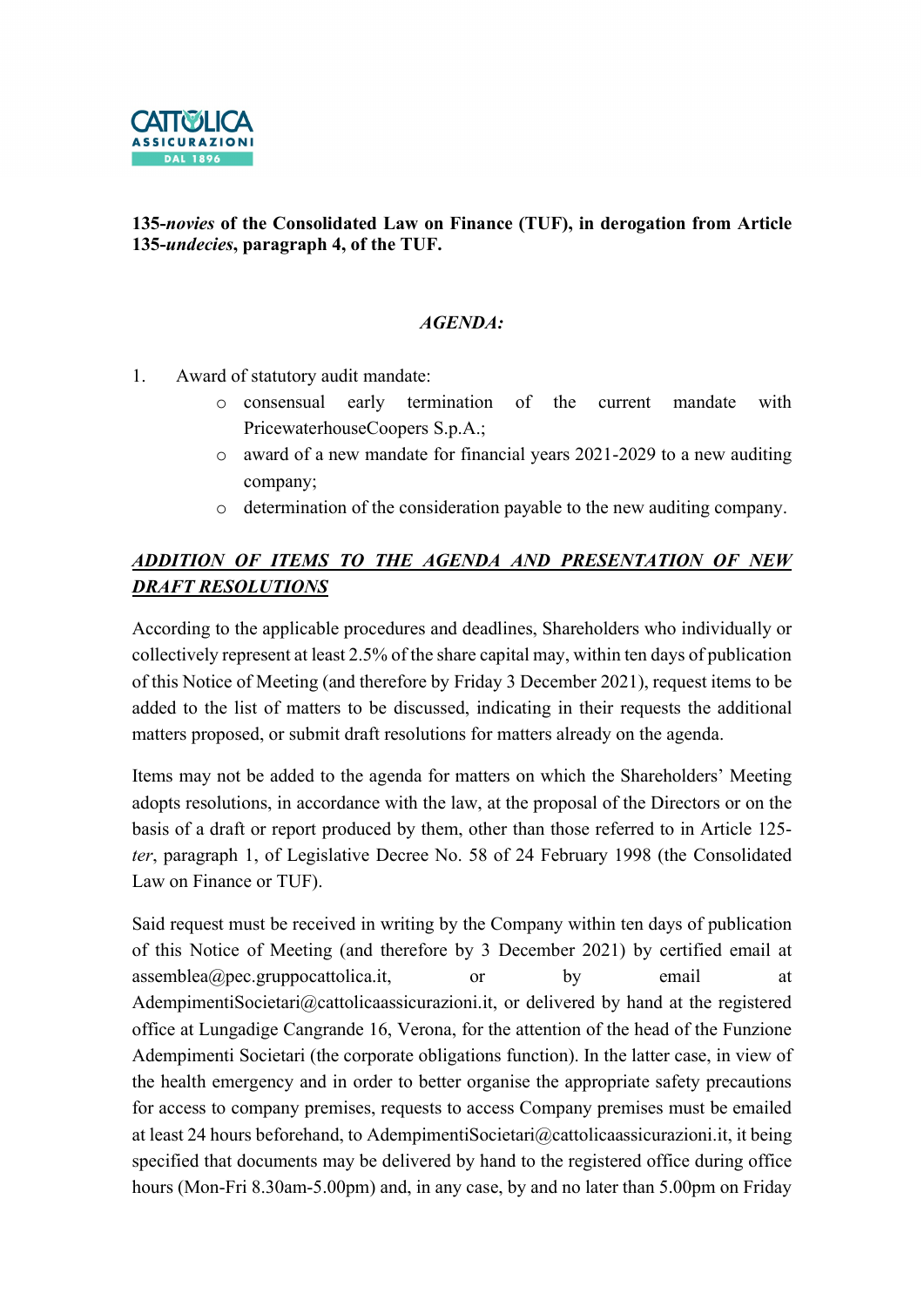

3 December 2021. In the same way, Shareholders wishing to add items to the agenda must also prepare a report stating the reasons for the draft resolutions on the matters that they put forward for discussion, or the reasons for the additional draft resolutions presented on matters already on the agenda, by the same deadline.

This request must be accompanied by a specific notice produced by the depositary intermediary, with effect from the date of the request, addressed to the Company, according to the procedures and at the addresses indicated above, attesting to the ownership of the shares by the requesting Shareholders, as well as the shareholding required to request agenda additions.

Any additions to the agenda will be made known, within the statutory deadlines, in the same forms as those established for the publication of this Notice of Meeting.

Similarly, reports prepared by Shareholders requesting additions to the agenda, accompanied by any changes made by the Board of Directors, will be made available to the public in the same form and according to the same procedures as for the Shareholders' Meeting documentation.

Once their relevance to the items on the Shareholders' Meeting agenda have been ascertained, these proposals will be published on the Company's website by the statutory deadlines, in order to allow Shareholders entitled to vote to express their opinion in full knowledge of the circumstances, including in relation to said new proposals, and to allow the Designated Representative to collect any voting instructions related to them.

\*

### DOCUMENTATION AND ADDITIONAL INFORMATION

The documents containing the draft resolutions, reports of the Board of Directors relating to the items on the agenda, the forms to be used for proxy voting, as indicated below, and information on the amount of share capital will be deposited, within the statutory deadlines, at the Company's registered office, and will be made available to Shareholders wishing to view them and obtain a copy.

These documents will also be available on the Company's corporate website at http://www.cattolica.it/home-corporate (in the "Governance/Shareholders' Meeting" section), on the Consob-authorised eMarket-Storage facility, managed by Spafid Connect S.p.A. and accessible from the website http://www.emarketstorage.com, and from Borsa Italiana S.p.A.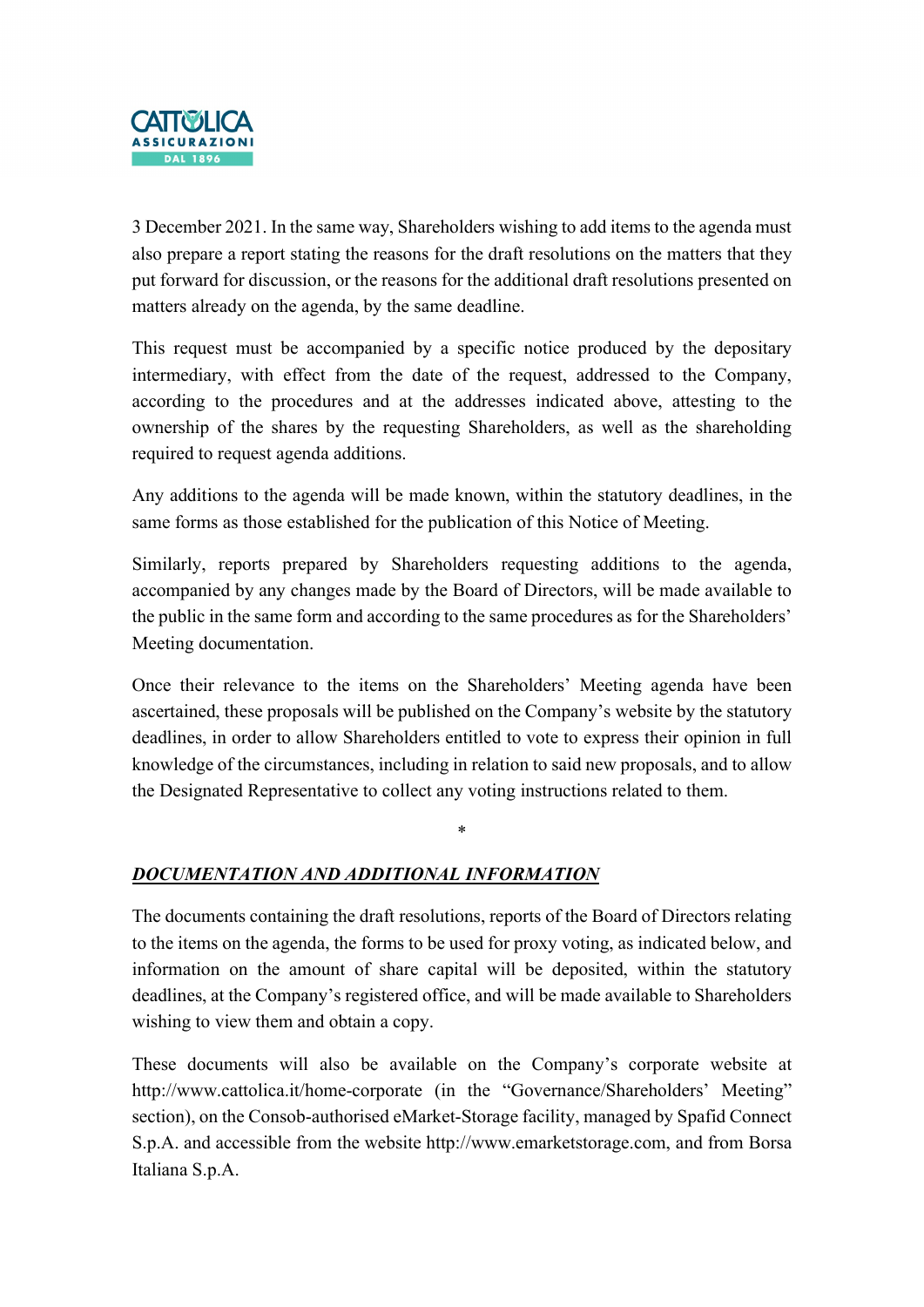

If a copy of the said documents is to be collected from the Company's registered office, in view of the health emergency and in order to better organise the appropriate safety precautions for access to company premises, requests to access said premises must be emailed at least 24 hours beforehand to AdempimentiSocietari@cattolicaassicurazioni.it. Please remember that access is only possible during office hours (Mon-Fri 8.30am-5.00pm).

\*

## PARTICIPATION IN THE SHAREHOLDERS' MEETING

Entitlement to attend Shareholders' Meetings and to exercise voting rights is certified by a notice sent to the company by an authorised intermediary, in accordance with its accounting records, on behalf of the party entitled to vote.

The notice is sent by the intermediary on the basis of the information on the record date, which is the seventh trading day prior to the convocation date (Tuesday 14 December 2021).

Any party holding shares after Tuesday 14 December 2021 (the record date) will not be entitled to participate in and vote at the Shareholders' Meeting.

Holders of shares which have not yet been dematerialised may only take part in the meeting after their share certificates have been delivered to an authorised entity for their entry into the system in dematerialised form and for subsequent notification by the authorised intermediary.

The participation of Shareholders in the Shareholders' Meeting is subject to the applicable laws and regulations and the provisions contained in the Articles of Association published on the Company's website.

Those entitled to vote may be represented at Shareholders' Meetings in accordance with the law.

For this purpose, in view of the Covid-19 emergency and for the purposes of providing maximum protection and safety to Shareholders as permitted by Article 106, Decree Law No. 18 of 17 March 2020 "containing measures to strengthen the national health service and economic support for families, workers and companies connected with the Covid-19 epidemic" (the "Cura Italia" Decree), as confirmed following the enactment of Law No. 21 of 26 February 2021, converted with amendments into the "Mille Proroghe" Decree, Shareholders may take part in the Shareholders' Meeting, without attending the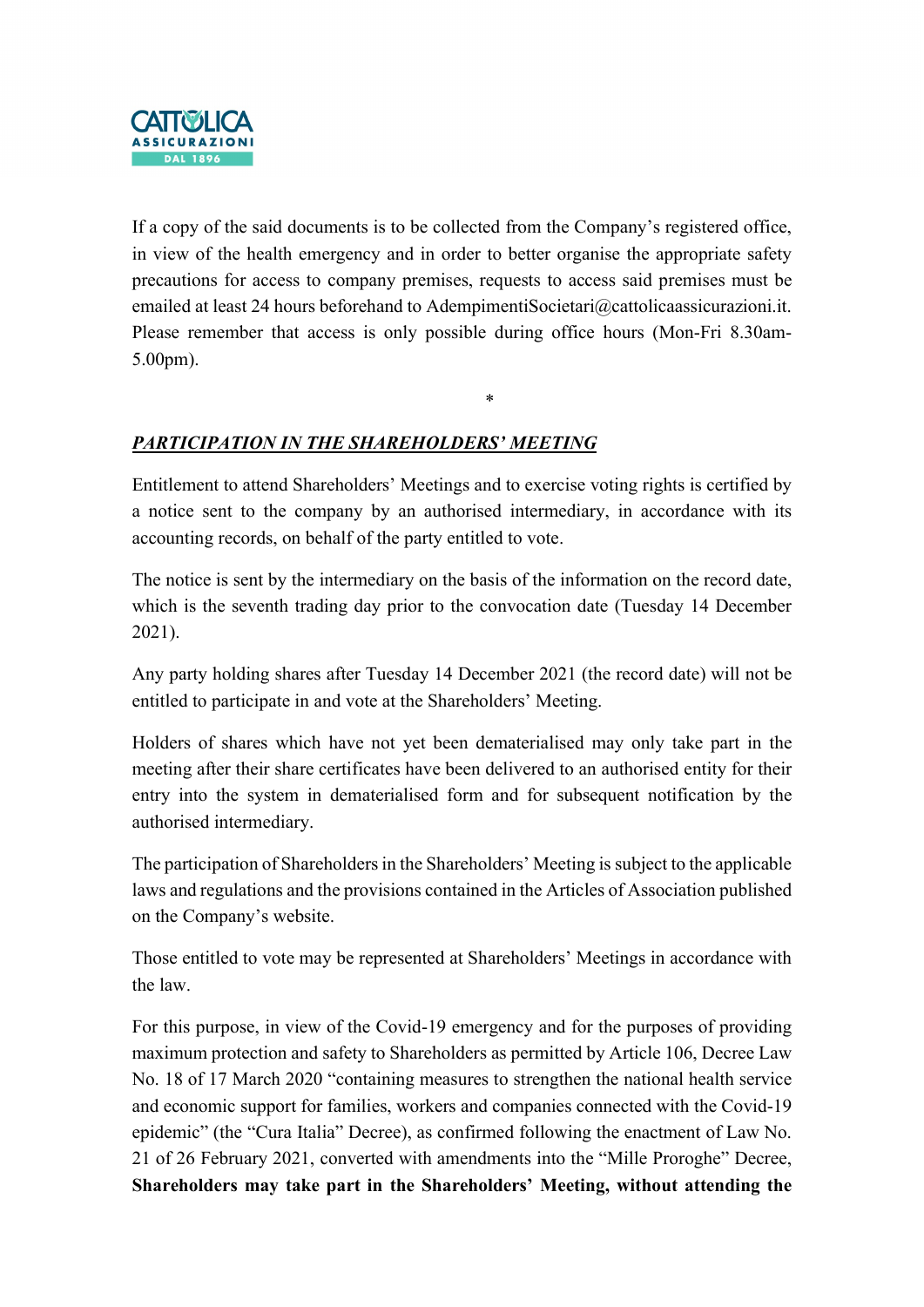

meeting location, exclusively by granting a proxy to the Designated Representative pursuant to Article 135-undecies of the TUF (the "Designated Representative"), according to the procedures described below.

#### The Company has identified Computershare S.p.A., with registered office at Via Lorenzo Mascheroni 19, 20145 Milan, as the Designated Representative.

Participation in the Shareholders' Meeting by the corporate officers, the Secretary and the Designated Representative, as well as any other parties authorised by the Chairman of the Board of Directors, will take place through the use of remote connection systems that guarantee the identification of said parties in accordance with the rules that apply in such an event, in accordance with the statutory measures in place to contain the Covid-19 epidemic.

\*

# PARTICIPATION AND VOTING IN THE SHAREHOLDERS' MEETING THROUGH THE DESIGNATED REPRESENTATIVE PURSUANT TO ARTICLE 135 – UNDECIES OF THE TUF – PROXIES AND SUB-PROXIES PURSUANT TO ARTICLE 135 - NOVIES OF THE TUF

Participation in the Shareholders' Meeting is permitted exclusively through the granting of a proxy to the Designated Representative.

Shareholders intending to take part in the Shareholders' Meeting must therefore be represented, free of charge (subject to any costs of sending the proxy) by the Designated Representative by the granting of a proxy containing voting instructions on all or some of the items on the agenda.

The Designated Representative must receive the proxy, according to the procedures described below, by the end of the second trading day before the date of the Shareholders' Meeting, using the appropriate form, which will be available on the Company's corporate website at http://www.cattolica.it/home-corporate, in the "Governance/Shareholders' Meeting" section, which also specifies how to grant and send the proxy, and to revoke the proxy and any voting instructions that may have already been conferred, by the same deadline.

The proxy granted to the Designated Representative pursuant to Article 135 – *undecies* of the TUF, containing voting instructions, together with a copy of a valid identity document - and in the case of a delegating legal person, a document attesting to the powers to grant the proxy - must be sent to Computershare S.p.A., within the above deadline, a)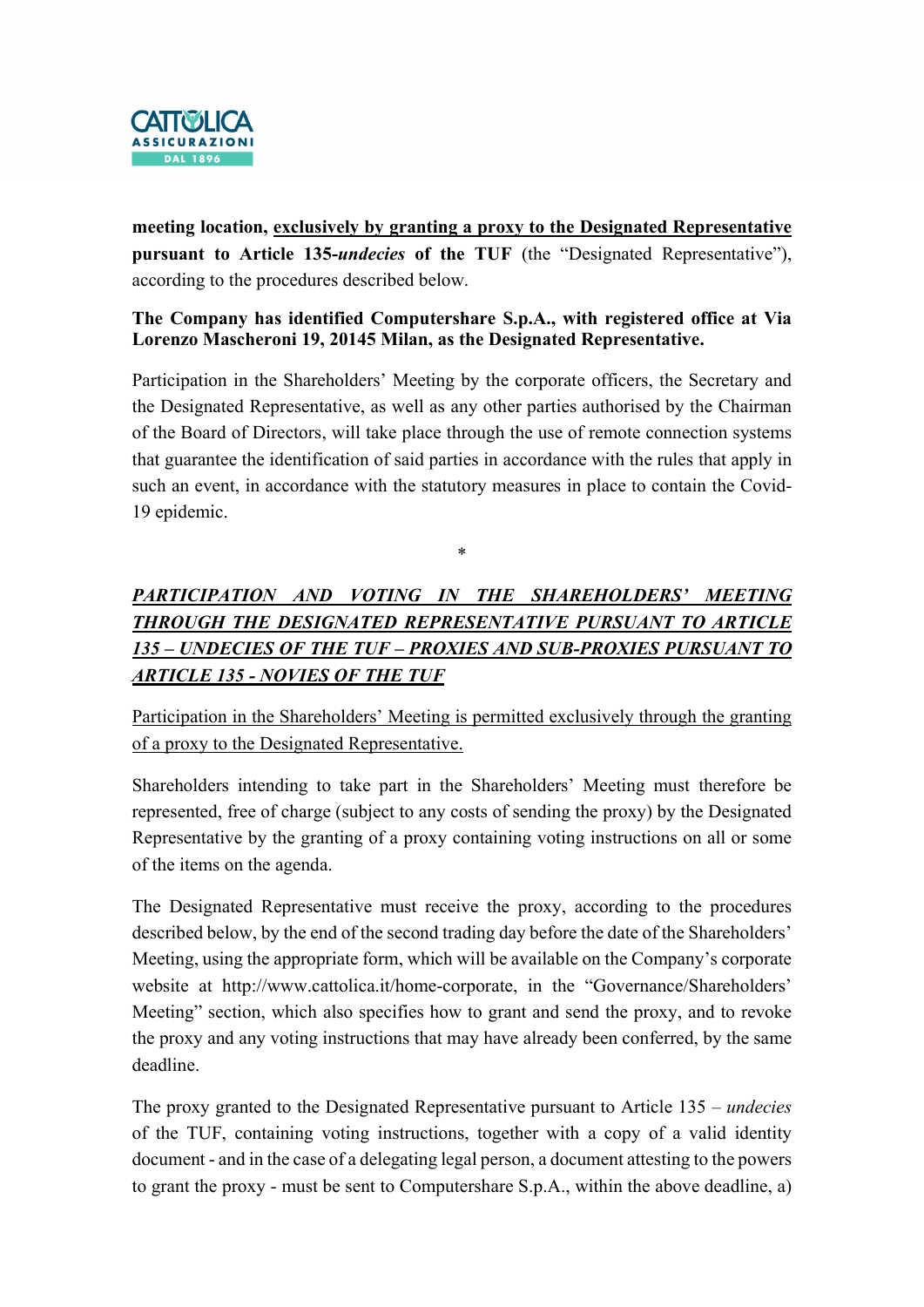

to the certified email address cattolica@pecserviziotitoli.itor b) by sending the original of the proxy and a copy of the further documentation attached by registered letter with return receipt to Computershare S.p.A., Via Monte Giberto 33 – 00138 Rome; in the latter case, a copy of the documentation reproduced electronically may be sent by ordinary email in advance of the registered letter to the mailbox cattolica@pecserviziotitoli.it (please note that the registered letter must arrive within the above deadline to be valid).

The Designated Representative may also, again according to the above procedures, be granted a proxy and/or sub-proxy in accordance with Article 135-novies of the TUF, in derogation from Article 135-*undecies*, paragraph 4 of the TUF, using the form provided on the Company's corporate website http://www.cattolica.it/home-corporate in the "Governance/Shareholders' Meeting" section.

It should be noted that the proxy to the Delegated Representative will only be valid for draft resolutions for which voting instructions have been granted.

The Designated Representative will be available for clarification or information at  $+39$ 02 124128 810 from 10.00am to 1.00pm and from 2.00pm to 5.00pm, Monday to Friday, or at the email address cattolica@pecserviziotitoli.it.

It should be noted that there are no postal or electronic voting procedures for this Shareholders' Meeting.

\*

# RIGHT TO ASK QUESTIONS CONCERNING ITEMS ON THE AGENDA

Given that the Shareholders' Meeting is attended exclusively through the Designated Representative, Shareholders may ask questions about the items on the agenda prior to the meeting by sending them to the Company in writing by certified email to  $assemblea(\omega)$  pec.gruppocattolica.it, or by email to AdempimentiSocietari@cattolicaassicurazioni.it, or by delivery by hand to the registered office at Lungadige Cangrande 16, Verona, for the attention of the Head of the Corporate Obligations function, making sure to specify the agenda item to which the request refers. In the latter case, in view of the health emergency and in order to better organise the appropriate safety precautions for access to company premises, requests to access said premises must be emailed at least 24 hours beforehand to AdempimentiSocietari@cattolicaassicurazioni.it, it being specified that documents may be delivered by hand to the registered office during office hours (Mon-Fri 8.30am-